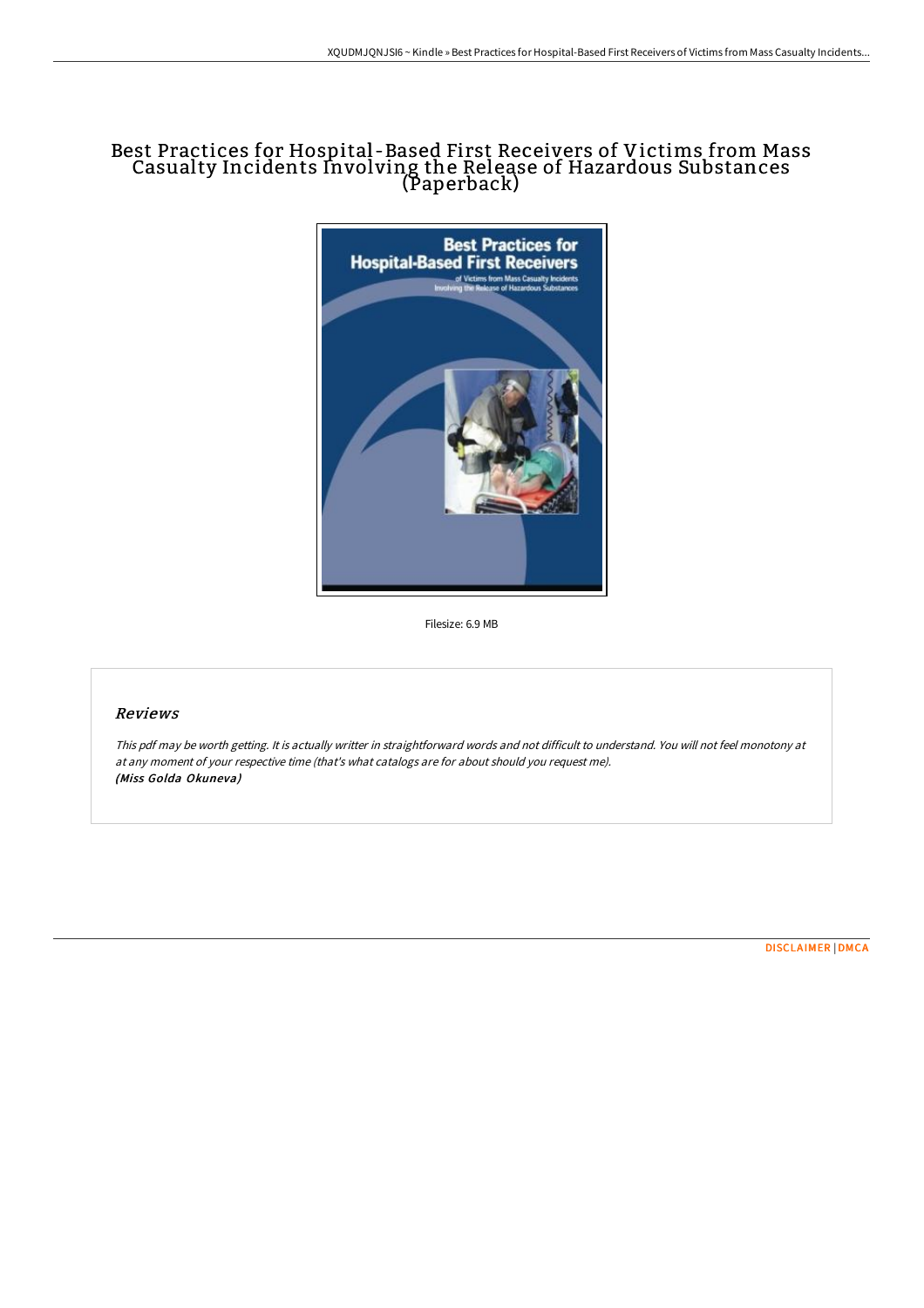## BEST PRACTICES FOR HOSPITAL-BASED FIRST RECEIVERS OF VICTIMS FROM MASS CASUALTY INCIDENTS INVOLVING THE RELEASE OF HAZARDOUS SUBSTANCES (PAPERBACK)



To download Best Practices for Hospital-Based First Receivers of Victims from Mass Casualty Incidents Involving the Release of Hazardous Substances (Paperback) PDF, please refer to the web link under and save the document or have accessibility to additional information that are relevant to BEST PRACTICES FOR HOSPITAL-BASED FIRST RECEIVERS OF VICTIMS FROM MASS CASUALTY INCIDENTS INVOLVING THE RELEASE OF HAZARDOUS SUBSTANCES (PAPERBACK) ebook.

Createspace, United States, 2012. Paperback. Condition: New. Language: English . Brand New Book \*\*\*\*\* Print on Demand \*\*\*\*\*.OSHA 3249-08N, Best Practices for Hospital-Based First Receivers of Victim s from Mass Casualty Incidents Involving the Release of Hazardous Substances, 1) provides information to assist hospitals in selecting personal protective equipment (PPE) based on current interpretations of OSHA standards, published literature, current hospital practices, stakeholder input, and the practical limitations of currently available respiratory protective devices and 2) consolidates OSHA standards and interpretations on training needs of first receivers. These best practices build on health and safety programs that hospitals already should have in place under existing OSHA regulations. The way in which hospitals can use best practices and the rationale for OSHA s conclusion on first receiver respiratory protection, glove selection, and protective clothing are all covered under the section Personal Protective Equipment. Conclusions regarding personal protective equipment draws on information concerning hazards likely encountered by first receiver and specifies a minimum level of PPE for protecting first receivers against such hazards. Unless a community-specific hazard analysis identifies unique hazards that first receivers are reasonably anticipated to encounter and that require greater (or varied) PPE, an employer who meets the prerequisites detailed for limiting exposure can choose to rely on the PPE identified to comply with relevant OSHA PPE standards. Any employer can choose to perform an independent hazard assessment that is sufficient to identify the hazards that its employees are reasonably anticipated to encounter, and then select PPE adequate to protect its employees against such hazards. Information on training first receivers is included.

 $\mathbb{R}$ Read Best Practices for [Hospital-Based](http://albedo.media/best-practices-for-hospital-based-first-receiver-1.html) First Receivers of Victims from Mass Casualty Incidents Involving the Release of Hazardous Substances (Paperback) Online

 $\Box$  Download PDF Best Practices for [Hospital-Based](http://albedo.media/best-practices-for-hospital-based-first-receiver-1.html) First Receivers of Victims from Mass Casualty Incidents Involving the Release of Hazardous Substances (Paperback)